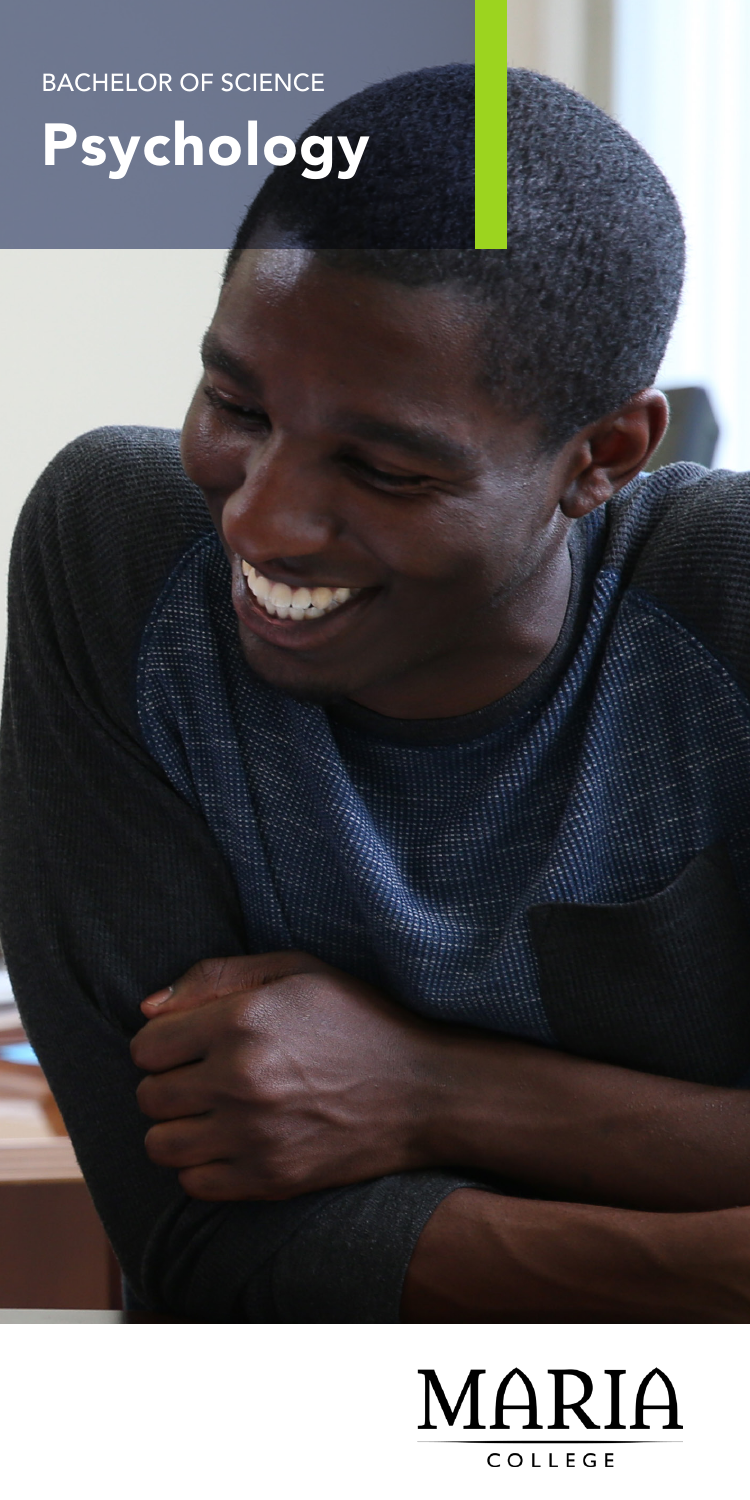## Quick facts

- A required course, *Exploratory Psychology*, promotes greater awareness of the specific fields within psychology and helps inform your choice of electives.
- A required internship, providing relevant work experience with professional practitioners, will give you a competitive edge when seeking employment.
- Two required research courses will prepare you for the rigors of graduate school should you decide to continue your education.
- A large number of free electives provides the opportunity to transfer credits from another major or to develop an area of specialization.

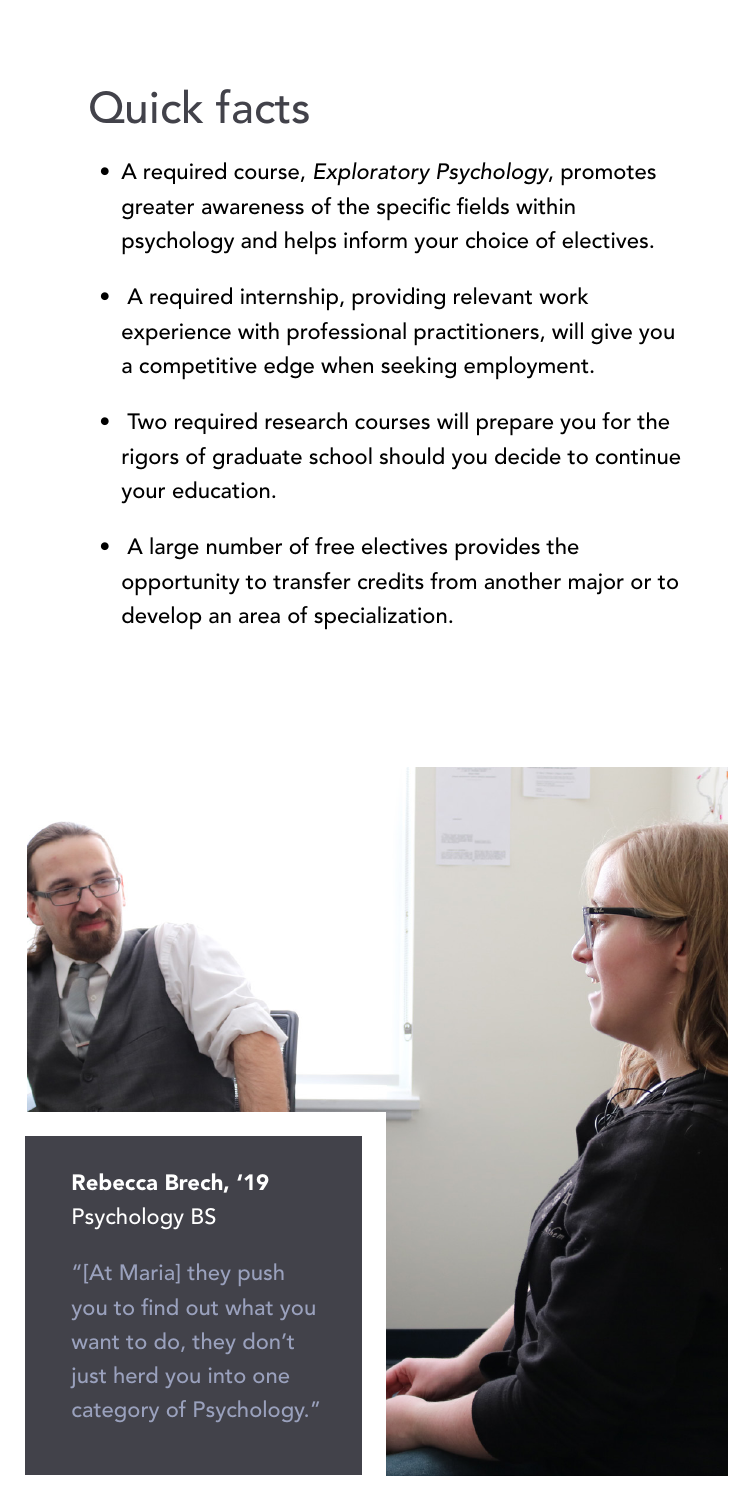## After graduation

### IMAGINE THE POSSIBILITIES

*Our program prepares graduates for the following:*

- Graduate Studies
- Behavioral Health Analyst
- **Clinical Care Coordinator**
- Case Manager
- **Addictions Counselor**
- School Counselor
- Forensic Psychologist
- Social Worker

## Core class requirements

- General Psychology
- Exploratory Psychology
- Interpersonal Psychology
- Research Methods I & II
- Internship in Psychology
- History and Systems of Psychology
- Capstone in Psychology

#### Psychology Electives:

- Developmental Psychology
- Psychology of Learning, Adolescence Psychology
- Child Psychology
- Psychology of Abnormal Behavior
- Psychology of Aging
- Positive Psychology
- Social Psychology
- Organizational Psychology
- Psychology of Criminal Behavior
- Psychology and the Media
- Psychology of Terrorism
- Cognitive Psychology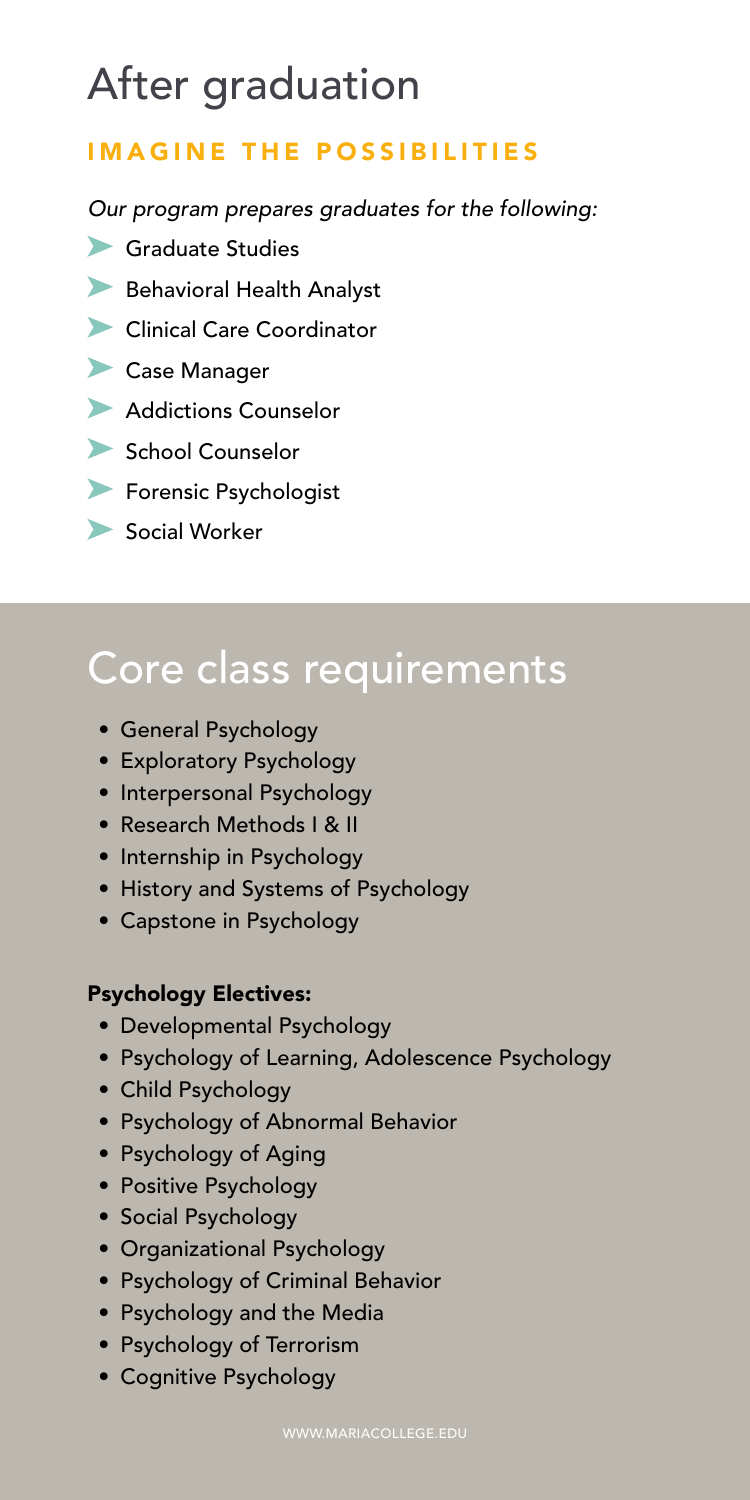## Program scholarship

All students entering the Psychology BS program at Maria College are eligible for a program scholarship. Ask your admissions counselor if you qualify!

## Work-based learning

Recent internship examples:

- Parsons Child & Family Center
- Albany County Probationary Department
- Catholic Charities
- Capital Region school districts
- The Addiction Care Center of Albany
- NYS Department of Correctional and Community Services (NYSDOCCS)
- Therapeutic Riding Center

## Pathways

- The Sage Colleges MS in Forensic Mental Health
- The Sage Colleges MS in Counseling and Community Psychology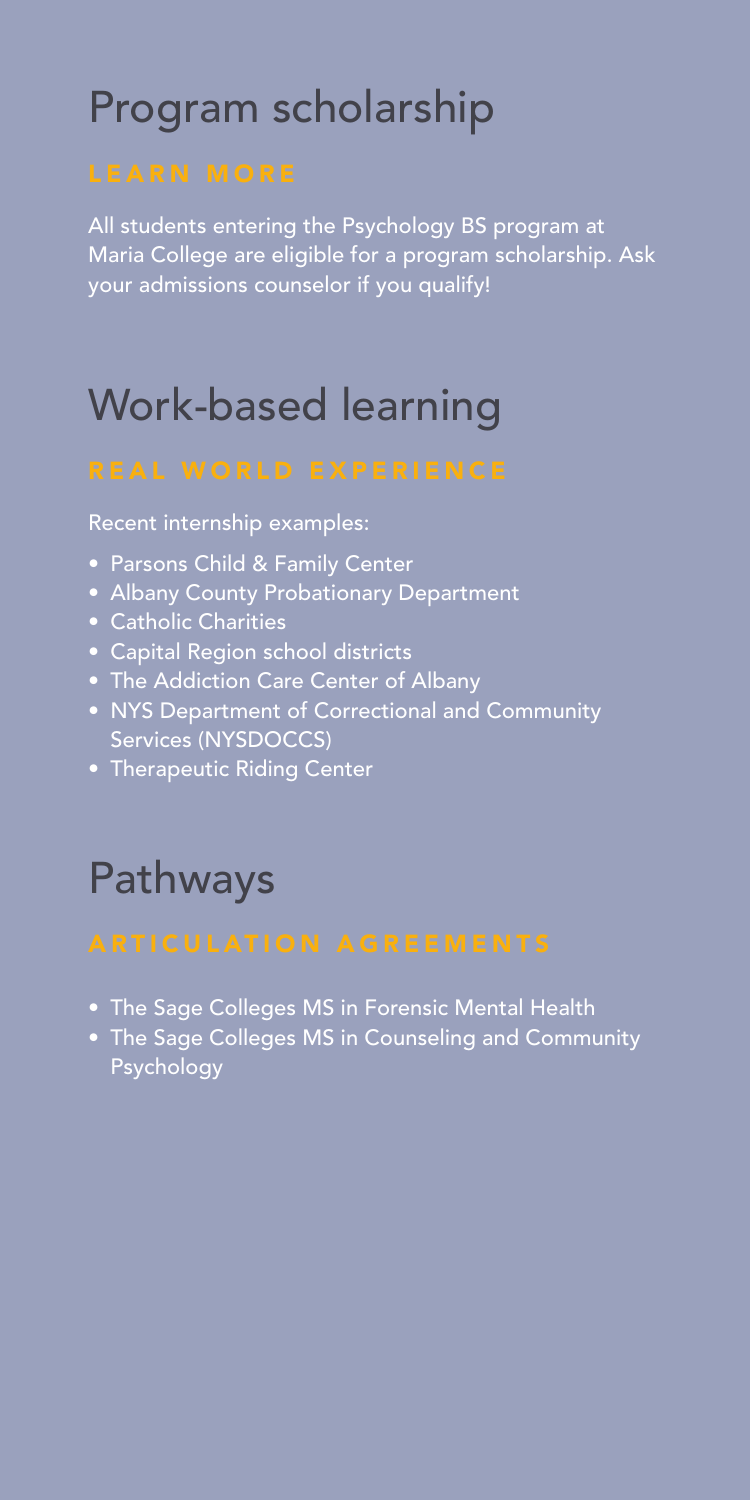## Why Maria?

*Maria College prepares students for meaningful careers in healthcare and service to others.*

### **PERSONAL ATTENTION**

Caring faculty provide personalized support for selfdirected learning.

### CARING

Core values of service, scholarship, justice, hospitality and diversity.

#### CAREER-ORIENTED

Curriculum geared towards career preparation.

#### AFFORDABLE

Most affordable private college in the Capital Region.

#### **OPPORTUNITY**

Student support services available to help every student succeed.